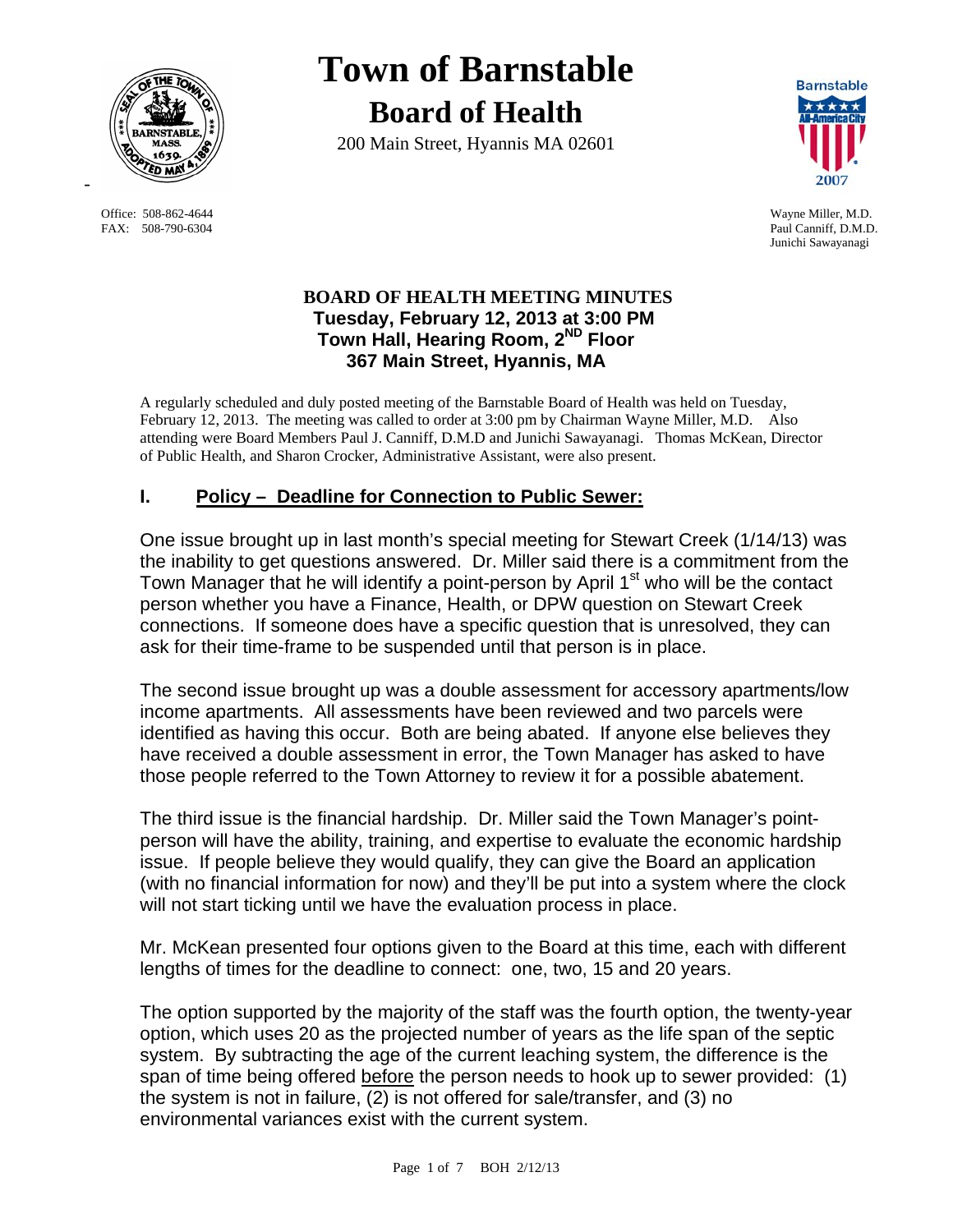Mr. McKean explained the benefit of the option (above) is that it would (1) reduce the number of requested extensions, and (2) for people who financed their current septic system, it would allow them to pay off the loan on their current system before incurring the expense of the sewer connection. The 20-year option would have approximately 50% of the people required to hook up within two years. Dr. Miller mentioned that this area was first identified as a high impact area by the Comprehensive Waste Facility Management Plan first drafted in 1987.

## Public Comment:

Attorney Paul Revere stated that the Board of Health is acting under a policy and is suppose to act by regulation according to the State Code MGL Chapter 111 Section 127 and Section 31 in terms of whether someone is suppose to hook up to sewer. He also mentioned Chapter 83, Section 11 as a reference.

Attorney Revere pointed out that we have a regulation already in print so he doesn't think a policy as a guideline would have any effect on the regulations. The DPW follows the regulation by enforcing people to hook up. He also pointed out that a policy doesn't need the same amount of public notice when instituting.

Attorney Revere feels the proposed policy is vague and does not specify whether it applies to all future sewer connections or only to these Stewart Creek area connections. He feels it should be spelled out clearer.

Attorney Revere also recommends a 25 year option as the cost of connection is substantial (as much as 5-15% of the value of the properties). Twenty five years brings it back to 1988. A pre-1995 system may only have 4 feet separation to groundwater. He suggests the stipulation that those made pre-1995, include a stipulation that they have to have current separation to groundwater (5 or better).

Dr. Miller responded that he acknowledges there is a regulation that people do have to hook up to sewer; however, there is no time table spelled out. The Town Attorney suggested doing this in the form of a policy. Dr. Miller agreed there is nothing that spells out that it applies to only Stewart Creek (which it does) and they should specify that. Mr. Revere suggested that wording be used that this policy applies to "the appropriated project of the Stewart Creek area connections (so it is very clear which parcels are included.)

Upon a motion duly made by Dr. Canniff, seconded by Mr. Sawayanagi, the Board voted to adopt the 20-year formula option for the appropriated project of the Stewart Creek area and is dated 2/07/2013 (Exhibit#1). (Unanimously, voted in favor.)

# **II. Proposed Revisions to Section 322-6: Mobile Food Operations (Proposal to Include Boats.)**

Mr. McKean said he has met with the Town Attorney's office a number of times on this. As of yesterday, the legal office suggests we hold off with the regulation as Legal believes it is unclear in the State codes whether boats fall under the food regulations. The State's opinion was received and the State believes that food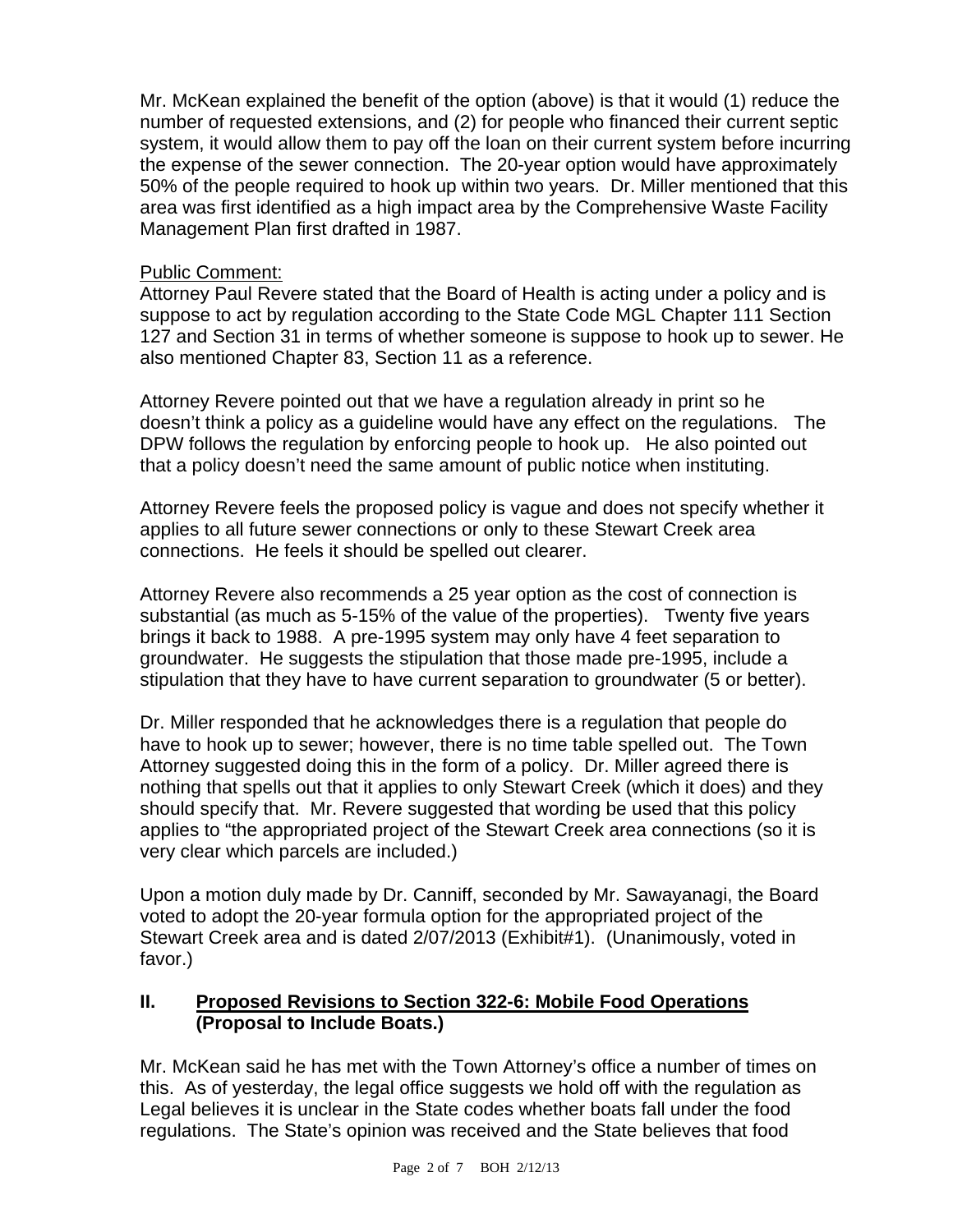operations on boats fall under "Mobile Food Operations" which means the Board of Health has the authority and responsibility of regulating these food operations.

No one in the audience wished to speak on this matter.

The Board is going to hold off on the proposed policy as it is already under the State Code. No vote required.

#### **III. Show – Cause Hearing: Housing:**

Jitendra (Tara) Patel, owner, Craigville Motel, 8 Shootflying Hill Road, Centerville, numerous violations and operation of a motel without a valid Motel License.

Mr. McKean stated that there were a number of violations observed including no smoke detectors where needed. They were instructed to correct that violation within 24 hours. Some of the other violations have been corrected at this time. It was noted that a year ago March, the motel was also in front of the Board of Health for lack of heat.

Tara said the tenants are provided a refrigerator in the room and are instructed not to have any hot plates. The tenants have been using hot plates, then remove them when the motel staff inspects. Many of the people are renting by the week. Tara said if they could evict the people immediately, then the problem tenants would be gone by now. The motel feels they are babysitting the tenants to prevent issues. One person said she uses a candle in prayer. Tara explained that the tenant can not use it and Tara took the candle and packed it up. Then, the tenant went back out and bought another candle.

The owner explained the upstairs is mainly rented for one to two nights and downstairs, there are people who have been staying there for years.

The West Barnstable Fire Captain, David Paananen, said there had been a fire in the past; the unannounced inspections are the worst ones. They have found some electrical work done illegally.

Health Inspector Donna Miorandi said many of the rooms border on hoarding as it can be difficult to walk through the room safely.

Dr. Miller believes they do have the means to get rid of the tenants who are problem tenants within 90 Days. The motel is allowing the same problem tenants to repeat their violations (i.e., by removing the batteries in the smoke detectors, etc.) Therefore, Dr. Miller feels the only remedy is to evict problem tenants or close the motel down.

Upon a motion duly made by Dr. Canniff, seconded by Junichi Sawayanagi, The Board voted to uphold the orders and violations cited by the Health Inspector. All violations deemed as conditions to endanger or impair health or safety contained within the State Sanitary Code, Article II, 105 CMR 410.750 (A) through (P) must be corrected within 24 hours. All other violations must be corrected within 10 days.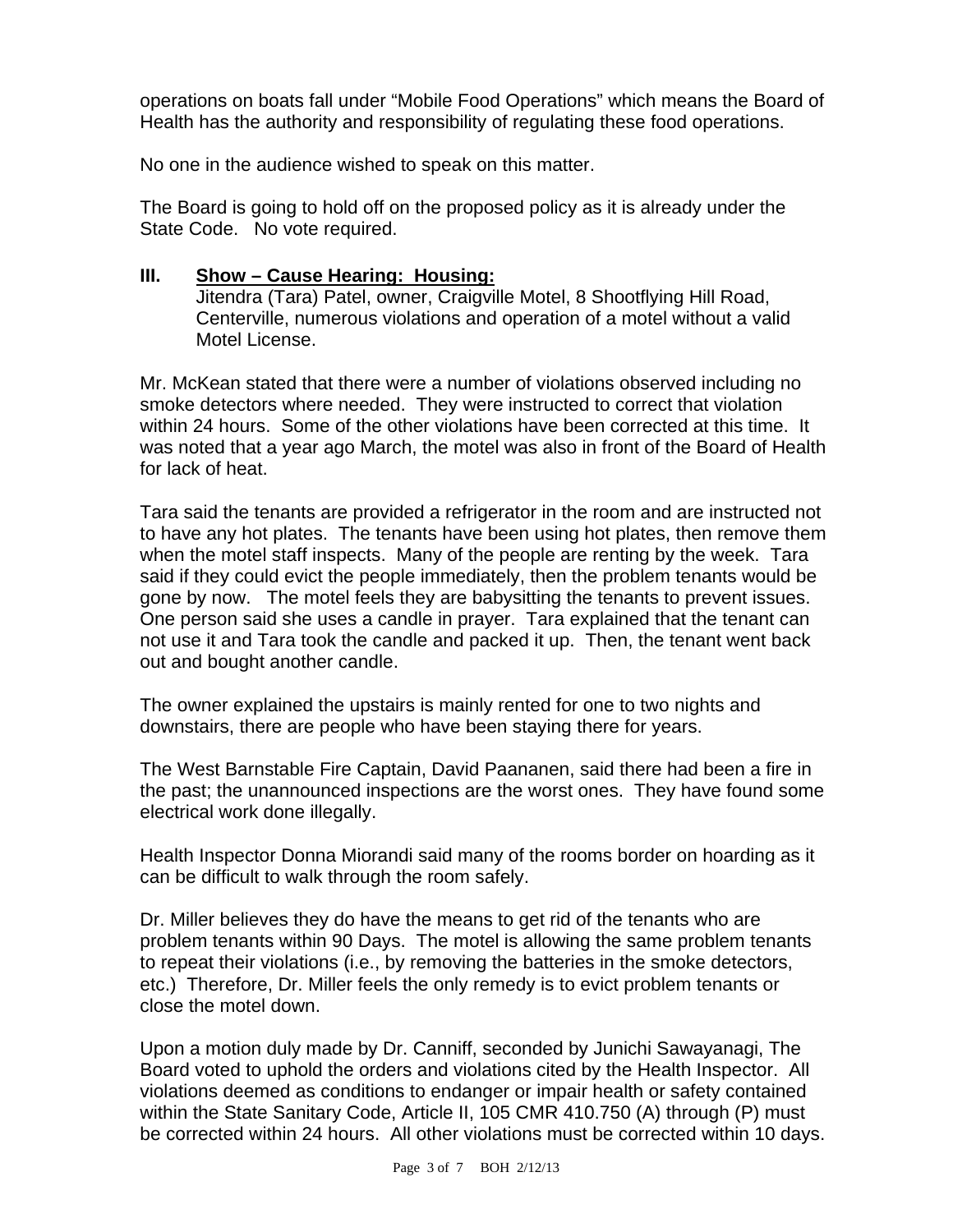The Board voted to issue a temporary Motel License for 120 days, expiring on June 12, 2013. If any critical violations (specifically of 105 CMR 750.00  $(A) - (P)$ ) re-occur prior to 120 days, the motel will be shut down within 24 hours of discovery when found to exist. (Unanimously, voted in favor.)

# **IV. Variance – Septic (Cont.):**

Matthew Eddy, Baxter Nye Engineering, representing Joyce Angelo, owner - 280 Long Beach Rd, Centerville, Map/Parcel 185-026, 7,038 square feet parcel, requesting multiple variances.

Matthew Eddy was present. (This item is being continued from the Board of Health meeting on 12/11/12.) Matt Eddy has provided an exhibit plan to show a Title V system can fit in the lot. He understands the staff may need some more time to review the recent revisions.

Dr. Miller acknowledged that there are no environmental variances except the 75 feet setback and the plan provides the additional protection through the AdvanTex System (general use permit). He complimented Matthew Eddy on all his work and acknowledged that they would like time to review the plan and receive the staff comments. Dr. Canniff said he, too, did not have any objections at this time.

Upon a motion duly made by Dr. Canniff, seconded by Mr. Sawayanagi, the Board voted to grant a continuance until the Board of Health meeting on March 12, 2013. (Unanimously, voted in favor.)

#### **V. Septic Variance – New:**

Mark Marinaccio and Brian Lauzon, DPW, representing Town of Barnstable, owner – Old Selectmen's Building, 2331 Meetinghouse Road, West Barnstable, Map/Parcel 155-002, 1.0 (not 6.33) acre parcel, one variance, requests permission to reconstruct foundation without first upgrading single cesspool.

(The correct size of parcel is 1.0 acre parcel. The database mistakenly reversed the acreage for 2321 Meetinghouse Road and 2331 Meetinghouse Road, when separating the parcels).

Mark Marinaccio and Brian Lauzon were present. They stated the septic has been located and is a single cesspool. They provided pictures and said the water line was not even past the one foot mark. There is very little use as the building is only open for seasonal use on weekends for approximately 10-20 people. The patrons at the baseball field use the facilities at the Community Building (not this one).

Mr. McKean said the staff does not have an issue with the system at this time as it has such low use. Mr. Marinaccio said the town is hoping to allocate the funds within a two-year period to either install a Title V or to connect it to one of the town buildings next door.

Upon a motion duly made by Dr. Canniff, seconded by Mr. Sawayanagi, the Board voted to grant a two-year extension on the septic repair/replacement. The Board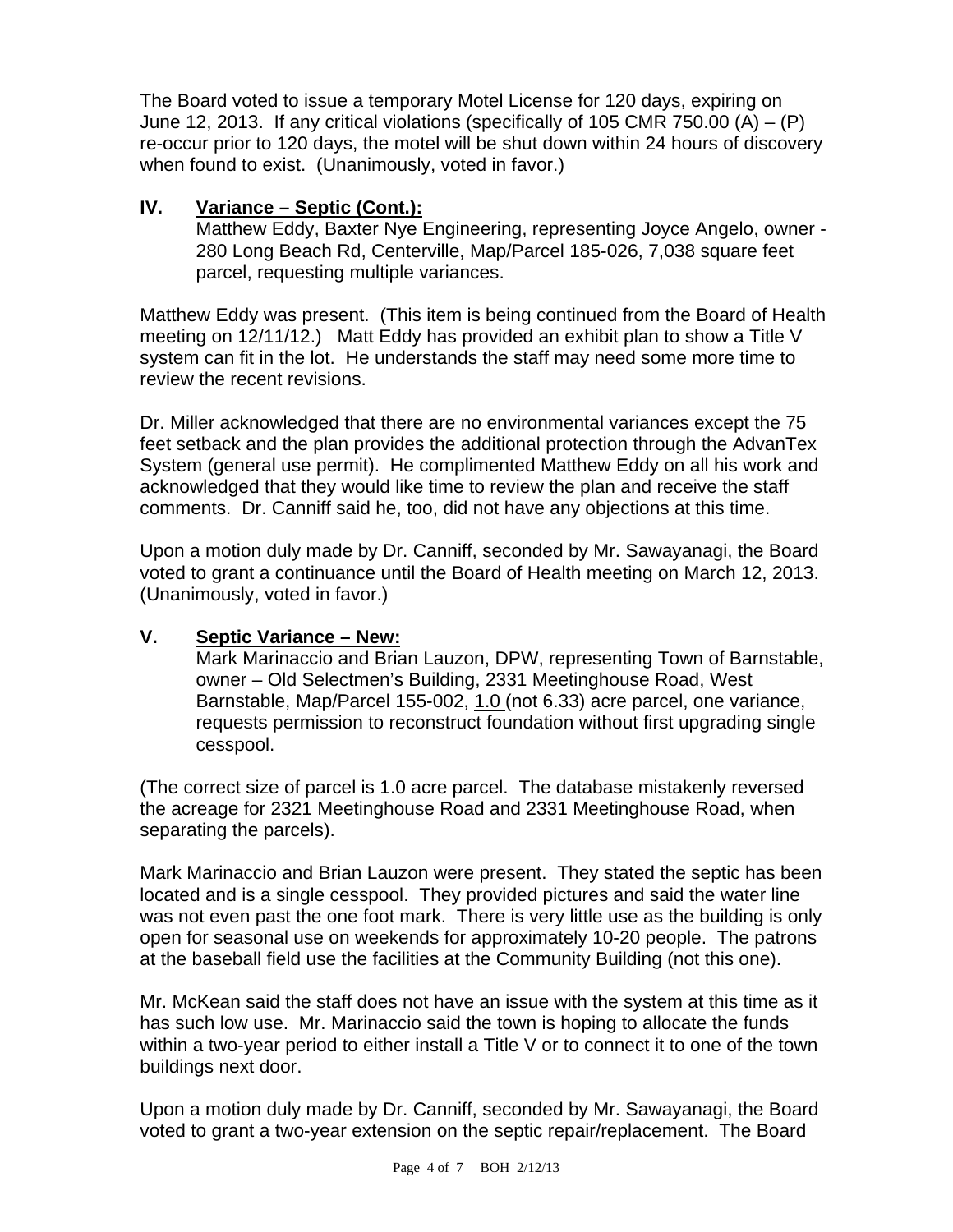also voted to grant a variance to sign off for Health on the Building permit to reconstruct the foundation prior to the septic repair. (Unanimously, voted in favor.)

## **VI. I/A Monitoring Plan Review:**

Daniel & Bertha Lewis, 269 South Main Street, Centerville, requesting reduction of testing required for I/A at location, eight testing results provided.

Upon a motion duly made by Dr. Canniff, seconded by Mr. Sawayanagi, the Board voted to grant a reduction of the Innovative Alternative Septic System's Monitoring Plan from quarterly to once a year, to be done in the summer. (Unanimously, voted in favor.)

#### **VII. Subdivision# 820- Definitive Plan:**

Dan Ojala, Down Cape Engineering, representing Stephen E. Wallace,–'0' High Street, a.k.a. Wayside Lane Extension, West Barnstable, Definitive Plan Subdivision# 820 in Historical District, Map 110, Parcel 007, 2 lots on 6.96 acres, within the Resource Protection Overlay District. (Preliminary Subdivision Plan presented at April 2011 Board of Health meeting.

Dan Ojala was present and summarized the plan.

Upon a motion duly made by Dr. Canniff, seconded by Mr. Sawayanagi, the Board voted to grant the approval of the Definitive Plan dated 1/22/13. (Unanimously, voted in favor.)

#### **VIII. Food Variance (New):**

A. Aaron & Samantha Webb regarding Perry's, 546 Main Street Deli, 546 Main Street, Hyannis. toilet facility variance requested - 64 seats requested, only two toilet facilities provided.

Aaron Webb was present and stated that he has submitted a similar menu as the former restaurant (Perry's) had, and would like to continue to operate the business and be granted a toilet facility variance. (This restaurant shares a 3,500 gallon grease trap with Columbo's (next door) which was installed in 2008).

Upon a motion duly made by Dr. Canniff, seconded by Mr. Sawayanagi, the Board voted to grant the variance for 64 seats with only two toilet facilities. Unanimously, voted to approve.)

B. Rick Shechtman, new owner – Nirvana, 3206 Main Street, Barnstable, grease trap variance, two-page menu submitted.

Mr. McKean mentioned that the menu is labeled pages one and two of two. The staff had no issues. The menu submitted is quite similar to the prior owner's menu. Mr. McKean also said he checked with DPW who were comfortable with this.

Upon a motion duly made by Dr. Canniff, seconded by Mr. Sawayanagi, the Board voted to grant the variance with the submitted two-page menu. (Unanimously, voted in favor.)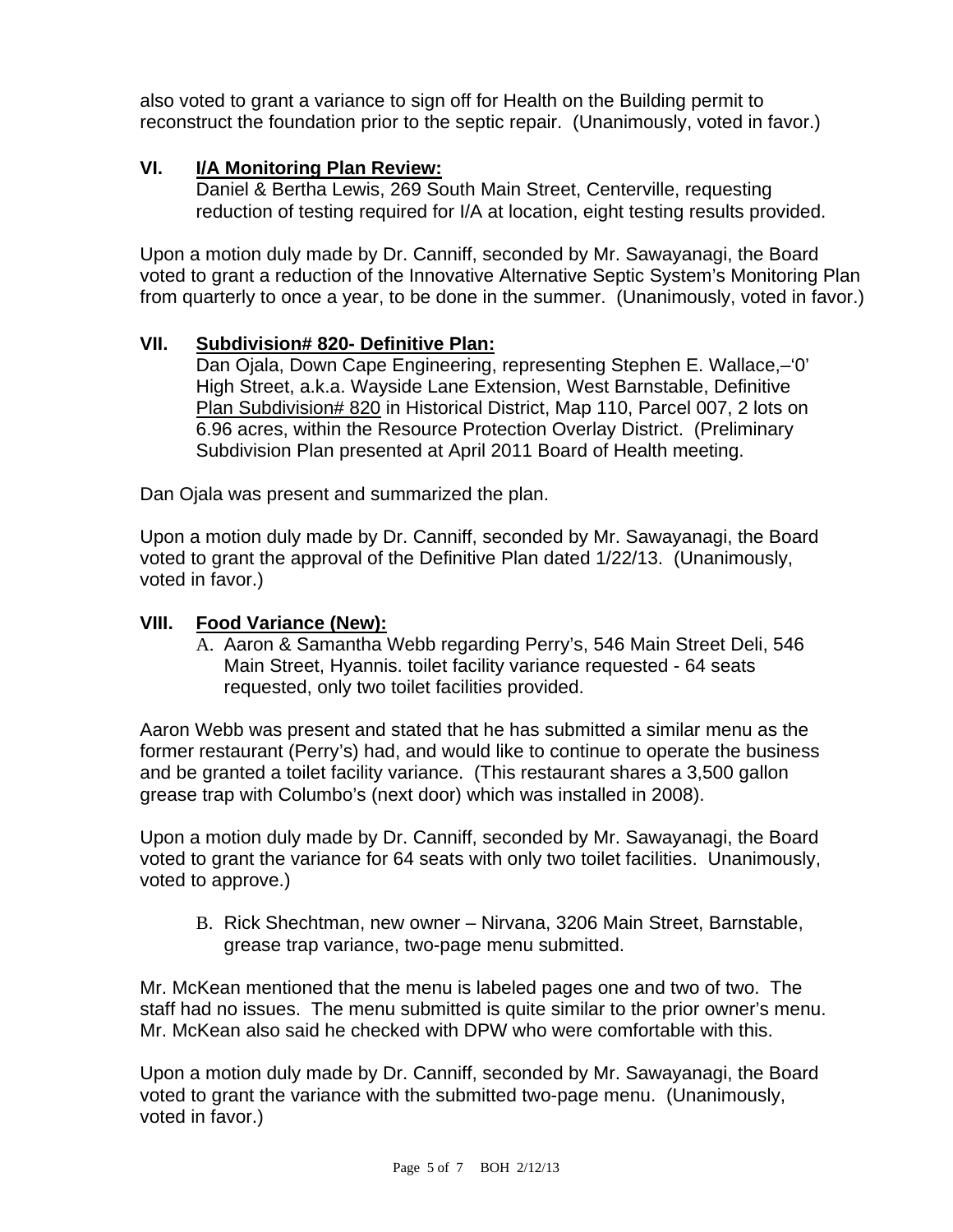# **IX. Temporary Food Event:**

Susan Preston for "The Tasty Table" food event to be held at Hyannis Country Garden, 380 West Main Street, Hyannis on Saturday and Sunday, February 16-17.

John Dufley and John Regan were present. The event will have food demonstrations and a chef's table. They agreed to set the inspection time for 11 a.m. Each of the restaurants are preparing the food at their own establishments and transporting the food over. John Regan referenced the submitted floor plan (Exhibit 2).

Upon a motion duly made by Dr. Canniff, seconded by Mr. Sawayanagi, the Board voted to grant the event as a temporary food event. (Unanimously, voted in favor.)

# **X. Old / New Business:**

A. Approval of the Minutes January 15, 2013.

Upon a motion duly made by Dr. Canniff, seconded by Mr. Sawayanagi, the Board voted to approve the minutes. (Unanimously, in favor to approve.)

B. Proposed Revisions to Guidelines: Catering Requirements No. 2013-001 Dated 1/15/2013.

Upon a motion duly made by Mr. Sawayanagi, seconded by Dr. Canniff, the Board voted to adopt the proposed revisions dated 1/15/2013 to Guidelines: Catering Requirements No 2013-00l (Exhibit 3). (Unanimously, voted in favor.)

C. NSTAR Electric/Gas, Westwood, MA – regarding NSTAR's easements.

The letter was summarized for the minutes (Exhibit 4). NSTAR was writing to notify the public that their easements can not have septic systems installed on them as it may interfere with their use. The Public Health Division mailed a copy of this letter to the engineers in their database as a courtesy.

D. Correspondence from MA Food Association regarding Ban on Tobacco Sales in Health Facilities.

The letter (Exhibit 5) summarized that their view was that the tobacco sales ban on pharmacies should not be passed. This reached the Board after the January Board meeting which had passed the ban.

E. Discussion for amending guidelines for the Mobile Food Units including Boats, Self-Propelled Units and Trailers.

Mr. McKean recommending holding off until next month to allow him some time to modify it. This will be continued to the March 12, 2013 Board meeting.

Meeting Adjourned at 4:50pm.